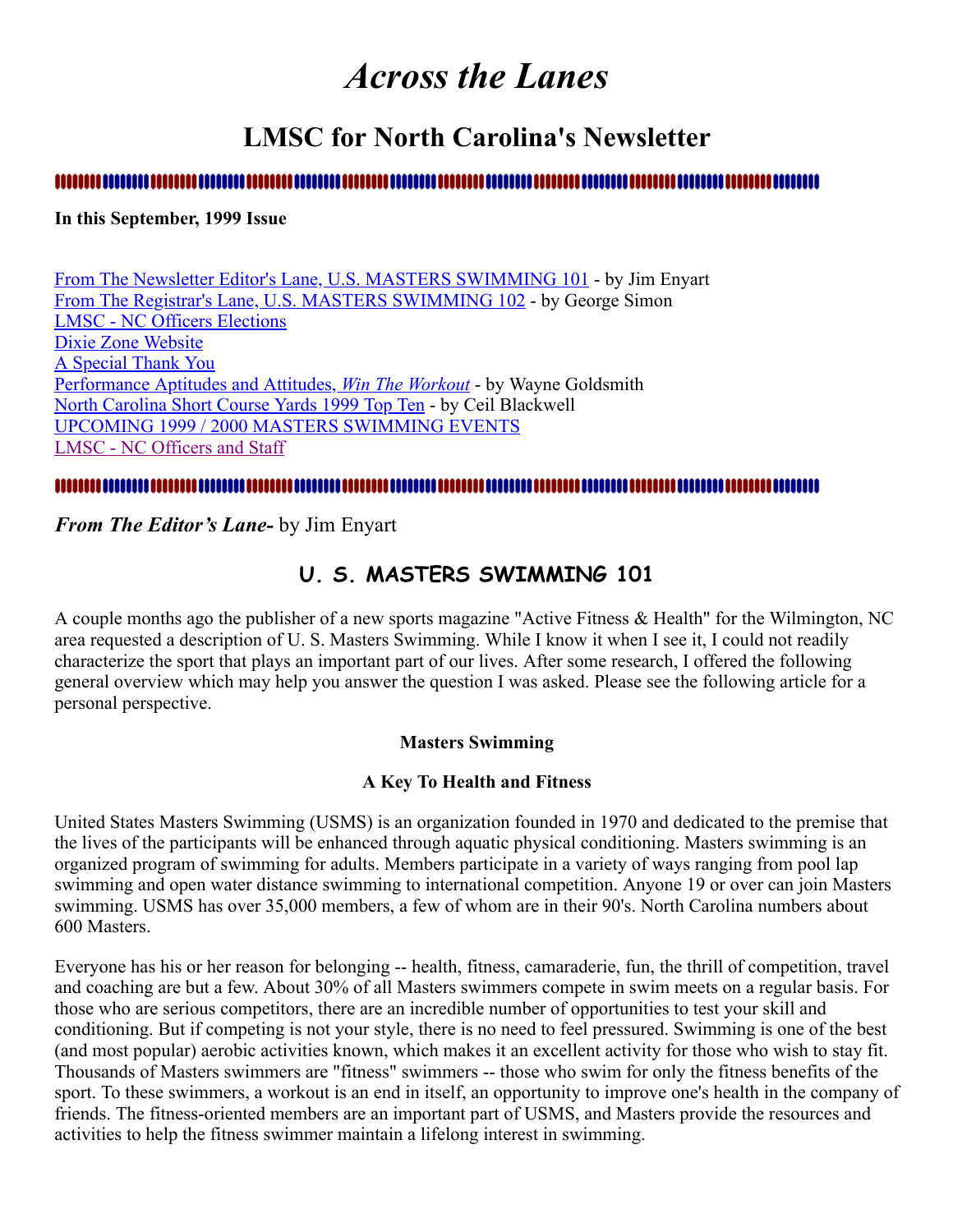Swimming is an activity that can be enjoyed in a variety of conditions, ranging from swimming on your own along the shoreline of your favorite beach to swimming during lap swim time at your community pool to swimming with a club at a coached workout. One of the benefits of Masters swimming is to be able to practice with an organized group. Some programs are highly structured with set workouts and on-deck coaching, while others are very informal. The most important benefit of working out with others is the friendship and camaraderie that you will find that exists among swimmers.

Many fitness swimmers may be reluctant to join a coached club, thinking incorrectly that they are only for competitive swimmers. USMS clubs are filled with swimmers of all ages and all abilities. Having a coach on deck benefits the fitness swimmer as much as the elite competitor. A coach provides structure and variety to your workouts. It is difficult as an individual swimmer to avoid the tedium of doing the same thing week after week in the pool. Coaches provide the variety needed, and their experience tells them when it's time to spice up the workouts with something different. The other huge advantage of having a coach is using their knowledge and experience to help you with your stroke technique. Swimming is a much more pleasant and rewarding experience when you improve your stroke technique. You will find that some simple tips from a coach will not only improve the time it takes you to swim a lap, but will also make it easier and more relaxing.

From the most rudimentary of lap swimming routines to training for competitions or special events, Masters swimming is structured to support you. A wealth of Masters swimming information is also available from their website: www.usms.org.



To return to *Across The Lanes* Table of Contents

#### .............................

<span id="page-1-0"></span>*From The Registrar's Lane* by George Simon

# **U. S. MASTERS SWIMMING 102**

*Masters Swimming, from the Perspective of a Fitness Swimmer*

I've been a USMS swimmer since 1982, and four years previous doing lap swimming at the Y and a neighborhood summer pool. Although I've competed in several meets over the years, I am primarily a fitness swimmer.

USMS has a lot to offer to swimmers of all abilities, including those who are highly competitive, those who never compete, and those swimming solely for fitness. We all benefit from the mix of swimmers on the team. Because of the encouragement we give each other and the competitive nature of working out with others, we each try to improve at our practices.

The meet is the bond that holds USMS together. The swim meet brings swimmers from various locations together to compete, to prove to themselves that they can achieve the goals they have set, or to volunteer in running the meet. At meets that I attend either as a stroke judge or registrar, the swimmers, both novice and seasoned, have always had fun, regardless of how well they swim.

Not everyone feels comfortable in competition. In North Carolina, probably less than a third of the swimmers enter a USMS meet. Even if you never participate in a swim meet, you can still set and achieve goals during your normal workout. Even if you do not work out with a team, the unity of USMS swimmers and the health and technique articles in *SWIM Magazine* encourage each of us to become better swimmers. Belonging to USMS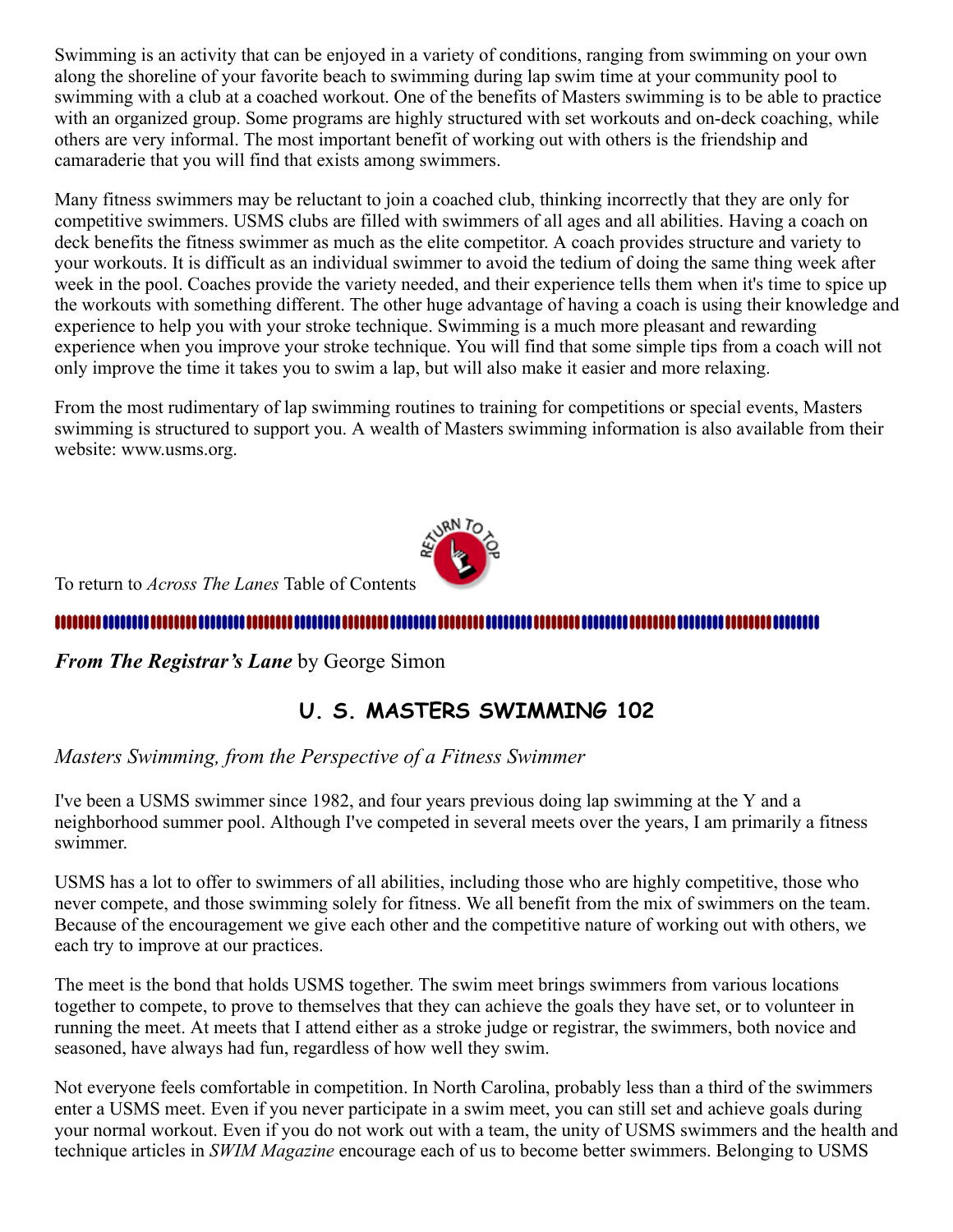and routinely swimming enriches our lives because we are doing something that directly benefits both our health and fitness.

Recently, I received a great gift of gratitude from my good friend, who I swim with during the summer mornings at our neighborhood swim club. He said that he owes his dedication to swimming to me, for introducing him to Masters Swimming 10 years ago. While he only practiced with Raleigh Area Masters for two years and never competed in the meets, he continues to swim vigorously almost daily, and registers each year with USMS.

Whether you're a competitive or fitness swimmer, keep swimming with USMS. See you in the water!



To return to *Across The Lanes* Table of Contents

<span id="page-2-0"></span>

# **LMSC-NC OFFICERS ELECTION**

In accord with the LMSC for NC Bylaws, the LMSC officers for the 2000-2001 term will be elected by the Board of Directors at their Fall meeting. The Board of Directors is composed of the LMSC officers and club / chapter representatives. The four officers to be elected are the President, Vice-President, Secretary, and Treasurer.

Thus far, Jerry Clark and Alice Jones have indicated their willingness to serve as President and Treasurer, respectively. If you would consider serving your LMSC as an officer, especially as Vice-President or Secretary, please so inform your chapter representative **and** Jim Enyart, Newsletter editor. Nominations may also be made from the "floor" at the LMSC meeting.

Please note that the next LMSC meeting will be held at the conclusion of the Hillsborough meet on Oct. 9th. A representative should be present from each team in NC, but anyone may attend the meeting. Because new officers will be elected at this meeting, it is especially important that all teams are represented.



To return to *Across The Lanes* Table of Contents

### <span id="page-2-1"></span>

# **DIXIE ZONE WEB SITE**

Dick Brewer has developed a Dixie Zone web site. It contains information on the Dixie Zone — Meets, Clubs, Top Ten, News, and Links. It is in the formation stage, but you can obtain meet dates, information and entry blanks. The site's address is:

http://home.att.net/~dixiezone/

To return to *Across The Lanes* Table of Contents



<span id="page-2-2"></span>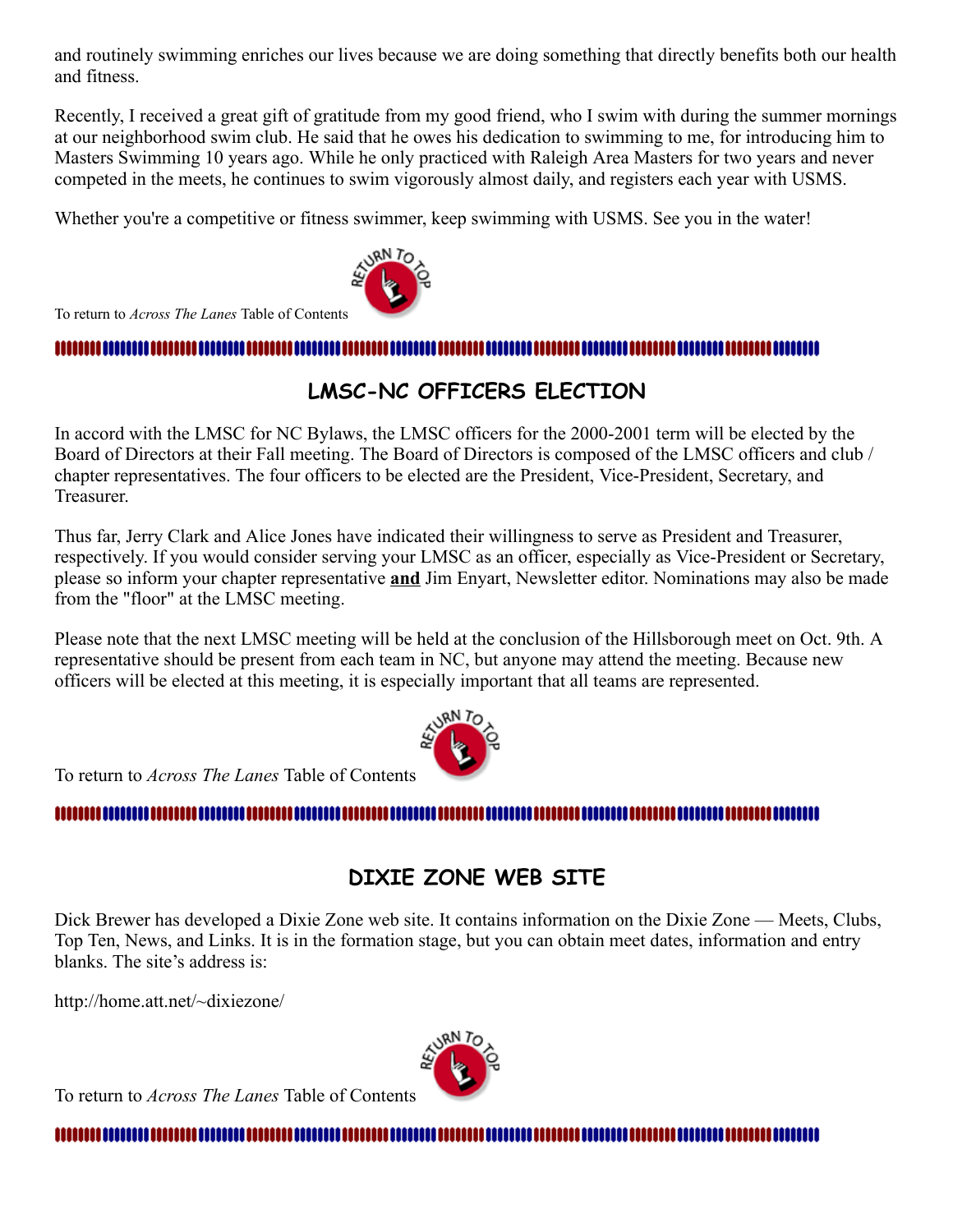# **A SPECIAL THANK YOU**

Because of his health, Chuck Irwin has relinquished his valued service as LMSC-NC treasurer. Chuck typifies many Masters who don't have a formal swimming background but have been around aquatics for several years. Some of these swimmers, as in Chuck's case, have been instrumental in advancing Masters in NC as active, contributing, and inspiring members.

Chuck began his aquatic involvement as a lifeguard at the City pools in Indianapolis, IN. During his high school years and while at the University of Miami, Chuck only swam in fraternity intramural meets with his Kappa Sigma brothers. Then a forty-year hiatus from swimming followed as parenting and a career assumed the necessary priority. The Irwins have two daughters who were quite successful in age group and high school swimming and water polo. Of course, Chuck and his wife, Barbara, followed them around Florida and the rest of the country during their swimming years.

It wasn't until the Irwins moved to Franklin, NC that Chuck resumed swimming. After a group of doctors formed and built the Franklin Health and Fitness Center in 1991, Chuck started swimming again for health and fitness reasons. Several swimmers led by Don McBride decided to apply for a Masters club designation. Chuck joined this group which became the Franklin Swim Masters. Because Chuck was the only one available for traveling a lot they appointed him as their team's representative. Through his participation at the LMSC-NC quarterly meetings for several years Chuck was elected Treasurer in 1996. He was always articulate, insightful, and a meticulous records keeper.

Chuck considers himself to be very fortunate to have joined NCMS as Masters Swimming has been a real thrill and enjoyment for him. Chuck notes that the camaraderie and friendships that he has enjoyed with Masters has greatly enriched his life. And he has returned the favor to others. Ceil Blackwell remembers that as the new president of our LMSC, her goal was to form a state team so we could all swim for one team when out of state, yet keep our instate chapters. Chuck was the first to give enthusiastic support and encouraged her to go forward immediately with the idea. Ceil notes she will always be grateful for his vote of confidence at the meeting when the state team idea was presented.

Chuck says his only claim to fame is that he earned Top Ten Dixie Zone honors in 1992 in the 50-meter backstroke in long course. Once again, in 1995, Chuck was one of the Top Ten in the Dixie Zone SCM in the 50 meter and the 100-meter backstroke.

We will miss Chuck's commitment and contribution, as well as his friendship, to NC Masters Swimming. As Chuck prepares to backstroke through larger pristine, chlorine-free pools, we are reminded that champions aren't found only in sports, but more especially in one's accomplishments in family, friendships, and community service.

To return to *Across The Lanes* Table of Contents

<span id="page-3-0"></span>

# **PERFORMANCE APTITUDES AND ATTITUDES**

### **Win The Workout**

By Wayne Goldsmith

Everyone wants to win on race day. Everyone stands behind the blocks wanting to win. Some hope. Some pray. Some cross their fingers. Some rub their lucky swim cap. Some, not many, enjoy the quiet confidence of

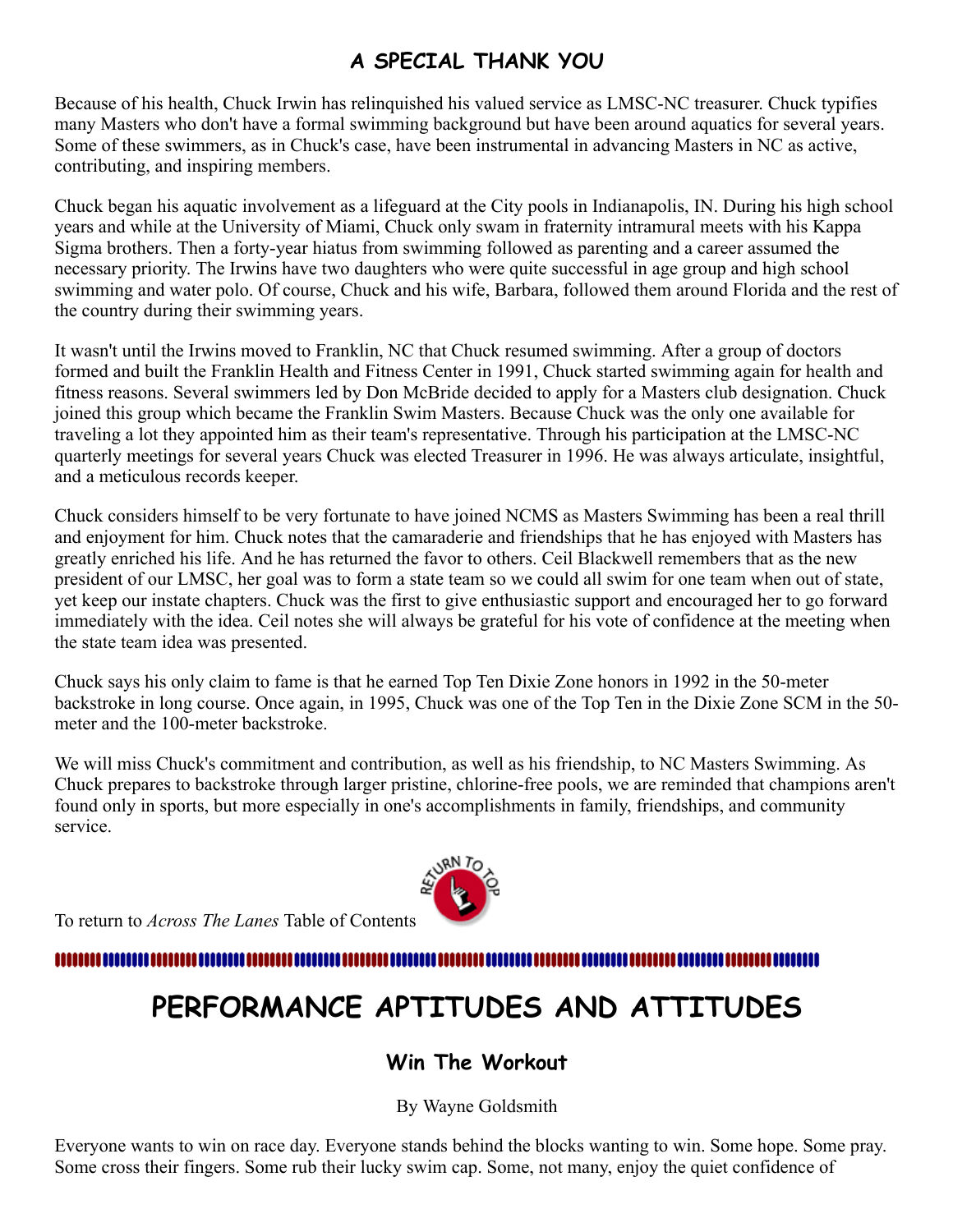knowing that winning is possible because of the time and effort spent preparing for race day.

Everyone wants to WIN THE RACE.

How many want to WIN EVERY WORKOUT just as badly?

National Youth Coach Bill Sweetenharn often says to swimmers, "Winning tomorrow starts by winning today. To win tomorrow's race, first win today's training session. Will you be a better swimmer tomorrow because of what you did in training today?"

Here are a few tips on how to "win" workouts:

Arrive earlier than everyone else. Stretch for 15 minutes before anyone else arrives. If traveling or school commitments mean you can't get to the pool early, stretch in the bus, train or car on the way to training. Make sure you have a drink bottle containing clean water or sports drink at every session. Drink regularly throughout the workout.

Be the first swimmer to get in the pool and start training. Start the first lap with a race quality dive or race start. Ask the coach to grade your dive out of ten for technical excellence. Finish every repeat (including drills) with a legal, race quality touch. In free and fly this means no breathing inside the flags. In fly and breast this means an explosive, two-handed touch. In backstroke this means a powerful touch on a full stroke without looking at the wall. If swimming in a lane next to other swimmers doing the same stroke, make a conscious effort to race them from the flags to the wall on every repeat to practice your ability to win close race finishes.

Swim your warm up (and swim down) with the same attention to detail as you demand in the main set. Quality, explosive starts, aggressive turns, no breathing inside the flags, never breathing first or last stroke in fly and free, full underwater pull with every lap of breaststroke etc. Warm up and swim down means "GREAT SKILLS AND EXCELLENT TECHNIQUE DONE SLOWLY."

Challenge someone faster than you to a race every workout. It could be a kicking race. It could be a challenge based on skills and speed (i.e. who can swim the fastest lap with the fewest breaths. Time added to number of breaths = total score, and the lowest score wins). It could be a technique challenge (i.e. ask the coach to rate your drill efforts out of ten, then try to do it better and achieve a higher score). If you are a strong backstroker who is a weak butterflyer, challenge a strong butterflyer to a swimming (or kicking) race.

Work on your weaknesses.

When swimming an effort in training, ask yourself four questions:

Could I do this with fewer strokes?

Could I do this with fewer breaths?

Could I do this with better technique?

Could I do this with better starts turns and finishes

Challenge yourself to do it better every time.

If you want to be the best swimmer in your club, your state, Australia or the World, you must be the best swimmer in your LANE first. You must set yourself a higher standard than anyone else in your lane. You must set a higher standard and more challenging goals than even your coach thinks possible.

Aim to do it to faster, with better skills and excellent technique.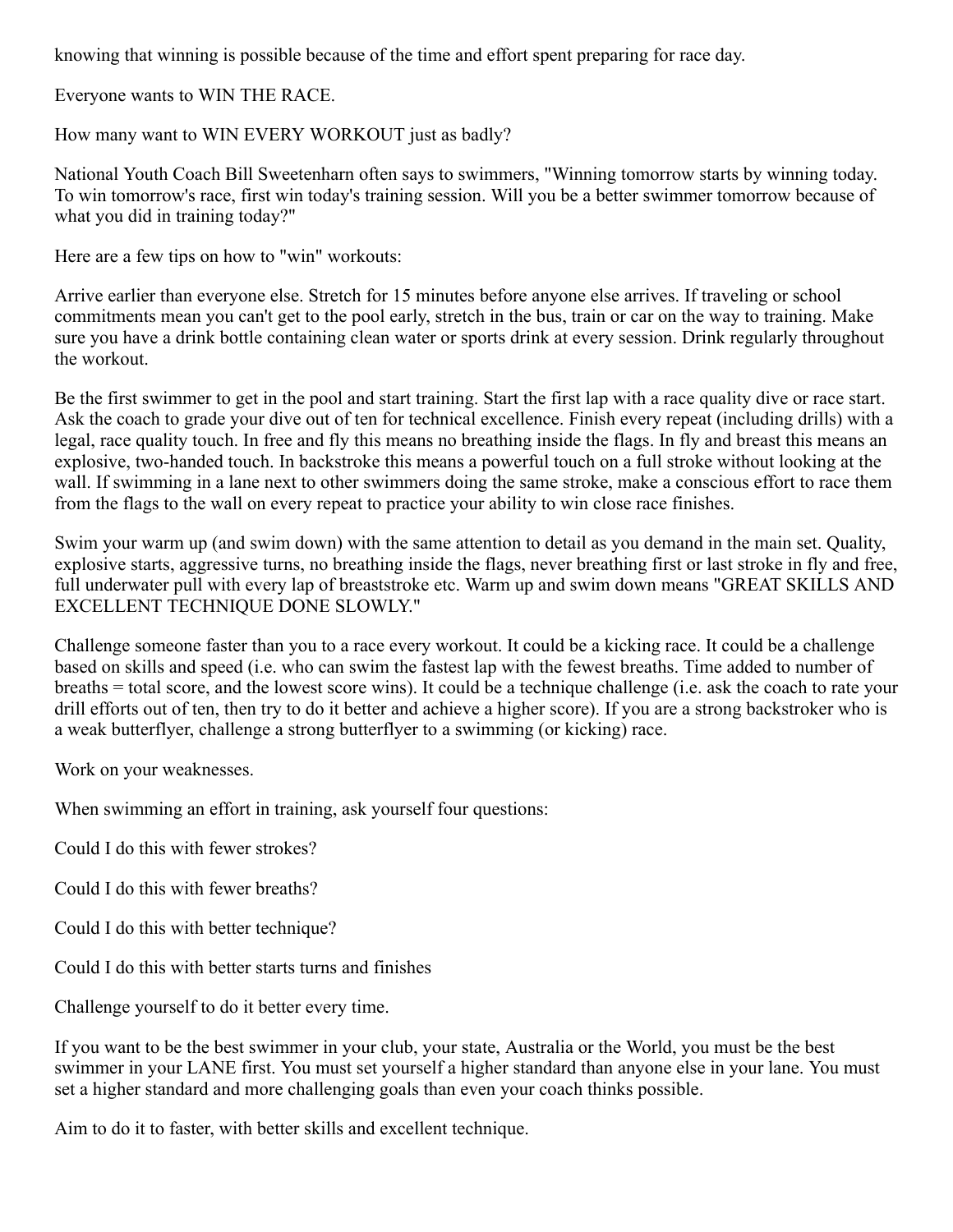ESPECIALLY when you are tired. Race day success will require you to swim fast when you are tired, under pressure and hurting. Make training more demanding than race day. Deliberately make training tougher than the toughest race. Ask your coach if you can do a time trial at the end of training.

Believe that anything is possible. You can do PB's in training. You can swim 25 meters at maximum speed without taking a breath. You can kick 40 meters in your 50 meter PB swim time. You can do it. The words "I can't" usually mean "I am not prepared to try in case I fail."

There are no guarantees to success. You can, however, increase the likelihood of success by making training more demanding than you ever thought possible, attempting to do the impossible everyday and aiming to win every workout.

*Reprinted from the American Swimming Coaches Association Newsletter. Volume #99, Issue #7. Coach Goldsmith worked with the Australian team for four years developing their National Testing Program and educating coaches and athletes on the issues in sports science. Working with swimmers and coaches at national team camps, he also developed and monitored the national Talent I.D. program*



To return to *Across The Lanes* Table of Contents

# <span id="page-5-0"></span>North Carolina Short Course 1999 Yards Top Ten - by Ceil Blackwell

The following swimmers from LMSC-NC were ranked in the USMS TOP TEN for their respective age groups for the 1999 short course yards season. Special kudos to Joseph Rhyne who placed 1<sup>st</sup> in two events, setting a new national record in the 500 free with a time of 4:41.83.

The Top Ten Chairperson for NC, Ceil Blackwell, has attempted to locate names of all swimmers from our LMSC. If your name or an event is missing from the list below, please contact Ceil. at (919) 787-8324, e-mail ceilb@aol.com or write her at the address listed in this newsletter.

Congratulations to the following TOP TEN swimmers!

### **Women:**

| 19-24     | Melisa Norman        | $9th 50$ back                                              |
|-----------|----------------------|------------------------------------------------------------|
|           | D. Slootjes          | $7th 50$ back                                              |
| $25-29$   | Heather Hageman      | $2nd$ 50 free; $3rd$ 100 free; $5th$ 50 fly; $8th$ 50 back |
| $30 - 34$ | Kristen Johnston     | $7th 1000$ free; $7th 1650$ free                           |
|           | Panela Lindroos      | $9th 200$ breast                                           |
| $35-39$   | April Long           | $8^{th}$ 200 fly; $8^{th}$ 100 IM                          |
| 45-49     | Debbie Wilson        | $8th$ 1650 free                                            |
| 50-54     | <b>Betsy Bunting</b> | $9th 1650$ free                                            |
|           | Jeannie Mitchell     | $4^{th}$ 100 back; $5^{th}$ 50 back; $5^{th}$ 200 back     |
|           |                      |                                                            |

60-64 Sally Newell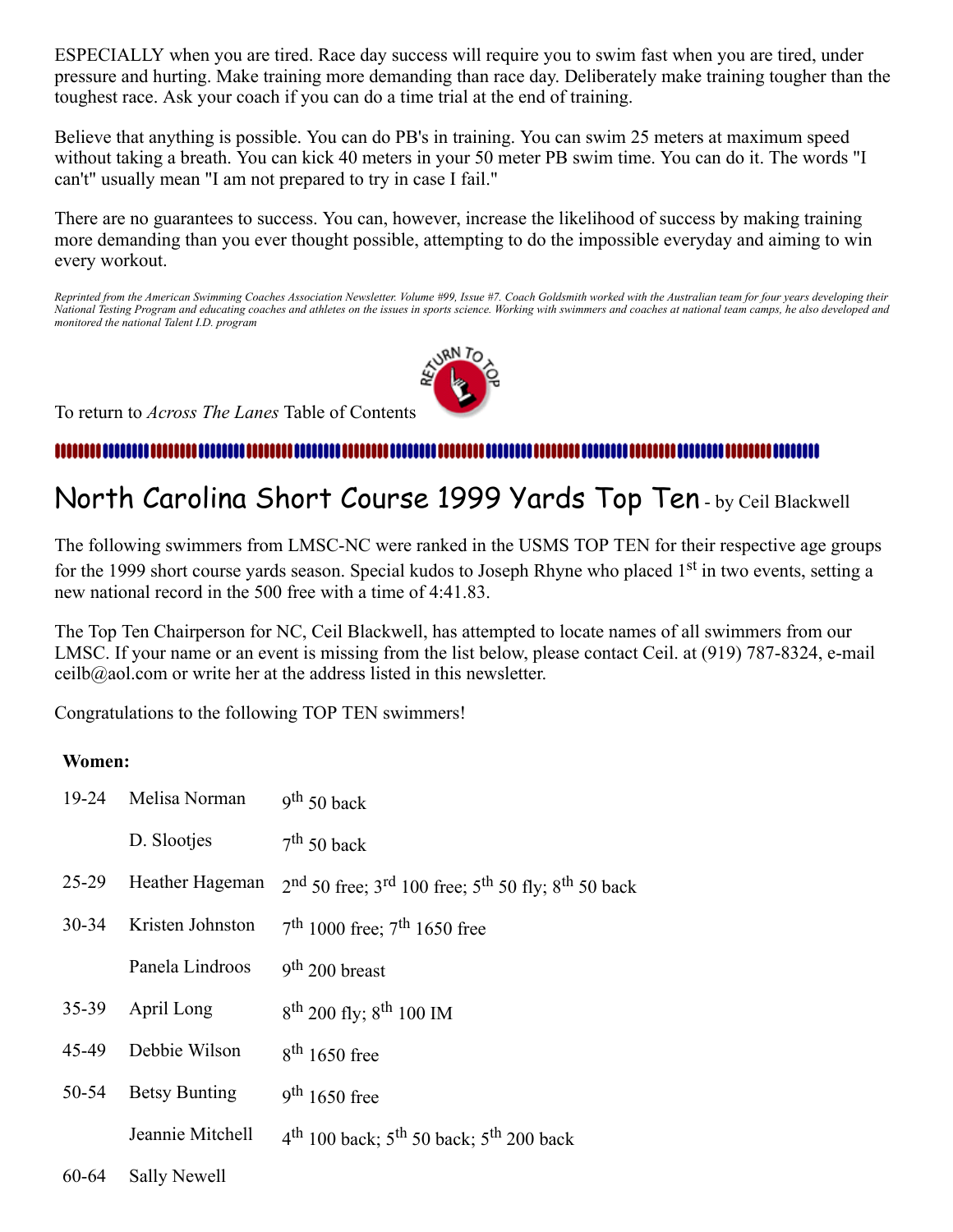2<sup>nd</sup> 50 breast; 3<sup>rd</sup> 100 breast; 3<sup>rd</sup> 200 breast; 4<sup>th</sup> 50 free 65-60 S. Robbins-Bonitz  $5^{\text{th}}$  50 back; 6<sup>th</sup> 100 back; 10<sup>th</sup> 200 back 70-74 Pat Dockendortf <sup>nd</sup> 200 breast; 8<sup>th</sup> 100 breast 75-79 Margaret Hagerty 9  $th$  1650 free 85-89 Marie Heikkinen 4 <sup>th</sup> 50 breast;  $5<sup>th</sup> 100$  IM;  $9<sup>th</sup> 50$  free **Men:** 19-24 Doug Shanks 4 <sup>th</sup> 50 free;  $10^{th}$  100 free;  $10^{th}$  50 fly 25-29 Jeff Murray th 100 free David Stutts <sup>rd</sup> 400 IM; 5<sup>th</sup> 500 free; 6<sup>th</sup> 200 free; 6<sup>th</sup> 1650 free 30-34 Bob Jennings 3 <sup>rd</sup> 200 breast; 5<sup>th</sup> 100 breast; 6<sup>th</sup> 50 breast; 10<sup>th</sup> 200 IM 35-39 Doug Asbury  $th$  1650 free 40-44 Thomas Davis <sup>th</sup> 200 back;  $6^{\text{th}}$  100 back Jonathan Klein <sup>th</sup> 50 back;  $8<sup>th</sup>$  200 back;  $9<sup>th</sup>$  100 back Fritz Lehman 2 nd 100 back; 2<sup>nd</sup> 50 back Joseph Rhyne **1 st 500 free (4:41.83\*\*) ; 1st 1000 free (9:56.27)**; 2nd 200 free; 2nd 200 back;  $2<sup>nd</sup> 100$  fly;  $2<sup>nd</sup> 200$  fly 45-49 Don Gilchrist 2 nd 200 IM; 2<sup>nd</sup> 400 IM; 5<sup>th</sup> 200 breast; 5<sup>th</sup> 200 fly; 6<sup>th</sup> 50 breast; 7<sup>th</sup> 200 free; 8<sup>th</sup> 100 free 9<sup>th</sup> 100 fly **Bruce Mallette** <sup>rd</sup> 200 IM; 4<sup>th</sup> 100 IM; 7<sup>th</sup> 200 breast; 7<sup>th</sup> 100 fly; 9<sup>th</sup> 100 back; 9<sup>th</sup> 50 breast; 9<sup>th</sup> 100 breast 55-59 Bill Brown <sup>th</sup> 200 IM; 9<sup>th</sup> 200 breast; 9<sup>th</sup> 100 fly 60-64 Jerry Clark 2 <sup>nd</sup> 100 free; 3<sup>rd</sup> 50 free; 3<sup>rd</sup> 200 free; 3<sup>rd</sup> 500 free; 3<sup>rd</sup> 1000 free Milton Gee <sup>th</sup> 50 breast; 9<sup>th</sup> 100 breast Rolffs Pinkerton <sup>rd</sup> 100 back; 4<sup>th</sup> 50 back; 6<sup>th</sup> 200 back; 9<sup>th</sup> 50 free 65-69 Clarke Mitchell 2 nd 200 back; 3<sup>rd</sup> 50 back; 3<sup>rd</sup> 100 back; 3<sup>rd</sup> 100 fly; 5<sup>th</sup> 100 IM; 6<sup>th</sup> 50 fly; 7<sup>th</sup> 200 IM  $7^{\text{th}}$  400 IM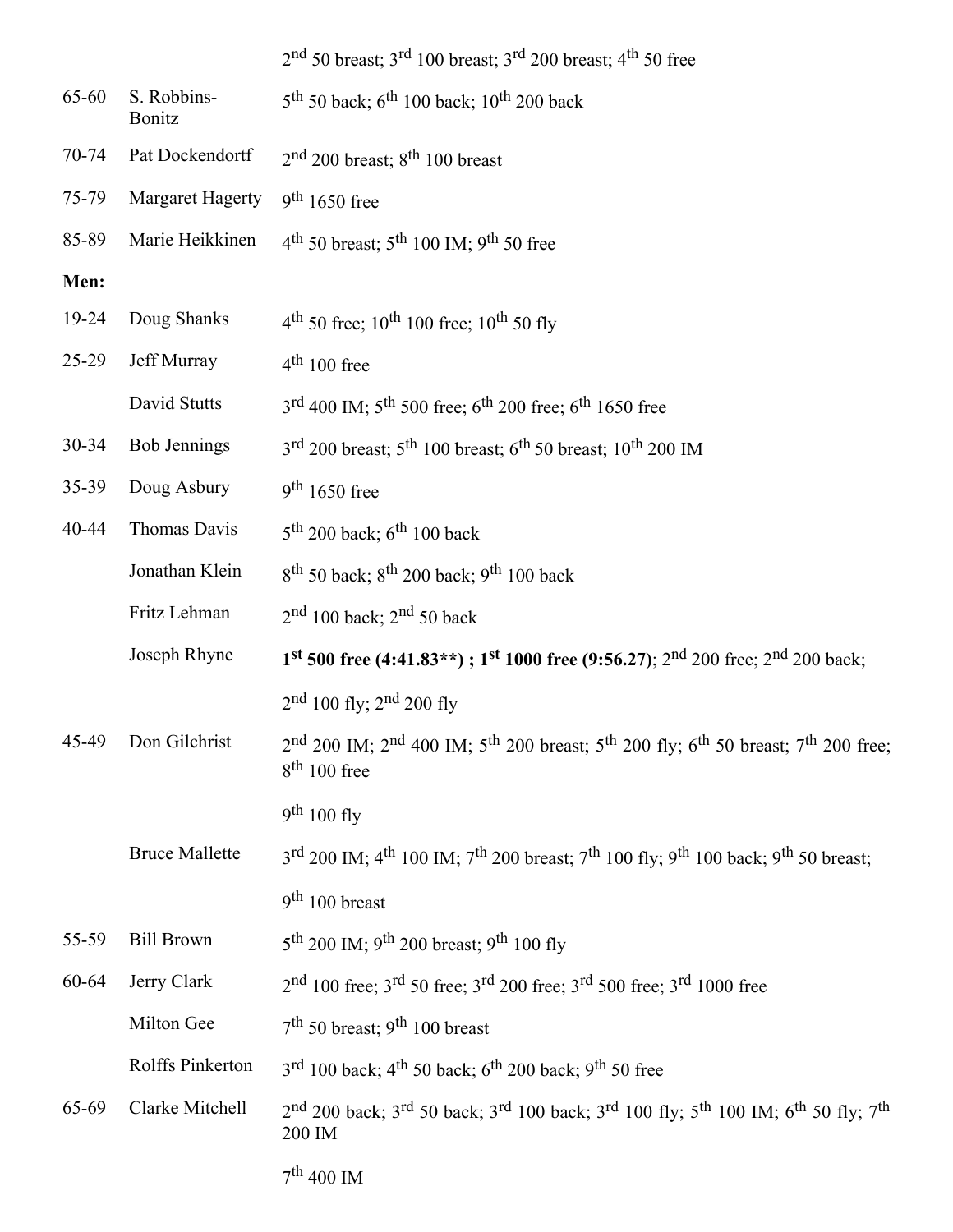|       | John Kortheuer | $2nd$ 100 breast; 5 <sup>th</sup> 50 fly; 5 <sup>th</sup> 50 breast; 6 <sup>th</sup> 100 IM; 9 <sup>th</sup> 50 free |  |
|-------|----------------|----------------------------------------------------------------------------------------------------------------------|--|
|       | Dick Webber    | $9th 50$ fly                                                                                                         |  |
| 80-84 | Roy Morse      | $4th 1000$ free; $8th 100$ free; $10th 50$ free; $10th 200$ free                                                     |  |
| 85-89 | Boyd Campbell  | $4th$ 100 back; $7th$ 200 free; $10th$ 50 free; $10th$ 200 free                                                      |  |
| 90-94 | Harold Hoffman | $3rd 50$ free; $3rd 100$ free                                                                                        |  |
|       |                |                                                                                                                      |  |

\*\*= Masters National Record

### **RELAYS**

### **Women**

| $25+$        | 400 Free   | 7 <sup>th</sup> place (Sian Hunter, Pamela Lindroos, Patricia Hogan, Angelique Geiss)   |
|--------------|------------|-----------------------------------------------------------------------------------------|
|              | 400 Free   | 8 <sup>th</sup> place (Michelle Duval, Silica Larkin, Margie Springer, Sue Haugh)       |
| $45+$        | 400 Free   | 4 <sup>th</sup> place (Sandra Cathey, Ingrid Friesers, Jeannie Mitchell, Mary Sansbury) |
| $55+$        | 200 Medley | 8 <sup>th</sup> place (Ceil Blackwell, Dawn Stroupe, Alice Jones, Sally Newell)         |
| $65+$        | 200 Medley | 6 <sup>th</sup> place (Margaret Hagerty, Daisy Trivette, Betty Billings, Lynne Goble)   |
| Men          |            |                                                                                         |
| $25+$        | 400 Free   | 8 <sup>th</sup> place (John Denison, Phillip Alexander, Brian Huey, Jeff Smith)         |
| $45+$        | 400 Free   | 6 <sup>th</sup> place (David Castle, William Brophy, James Davis, Bob List)             |
| <b>Mixed</b> |            |                                                                                         |
| $55+$        | 200 Medley | 10 <sup>th</sup> place (S. Robbins-Bonitz, Milton Gee, Jerry Clark, Sally Newell)       |

\*Note: Copies of USMS Top Ten & Records are available from the USMS National Office (508) 886-6631, 2 Peter Avenue, Rutland, MA 01543. The cost is \$6 for one issue. A year's subscription is \$12 (3 issues-sc yards, sc meters & lc meters). Back issues are also available.

To return to *Across The Lanes* Table of Contents



### 

### **UPCOMING 1999 / 2000 MASTERS SWIMMING EVENTS**

<span id="page-7-0"></span>

| Sep 1 - Oct<br>31 |       | USMS 3000 / 6000 Yard<br>Postal National<br>Championships |                       | Any 25 Yard Pool Margie Hutinger (727) 521-1172<br>http://home.att.net/~dixiezone/dp_meets.htm |
|-------------------|-------|-----------------------------------------------------------|-----------------------|------------------------------------------------------------------------------------------------|
| Sep               | $11-$ | Smoky Mt. LCM Meet                                        | Hendersonville,<br>NС | Sandra Kremer (828) 891-5053                                                                   |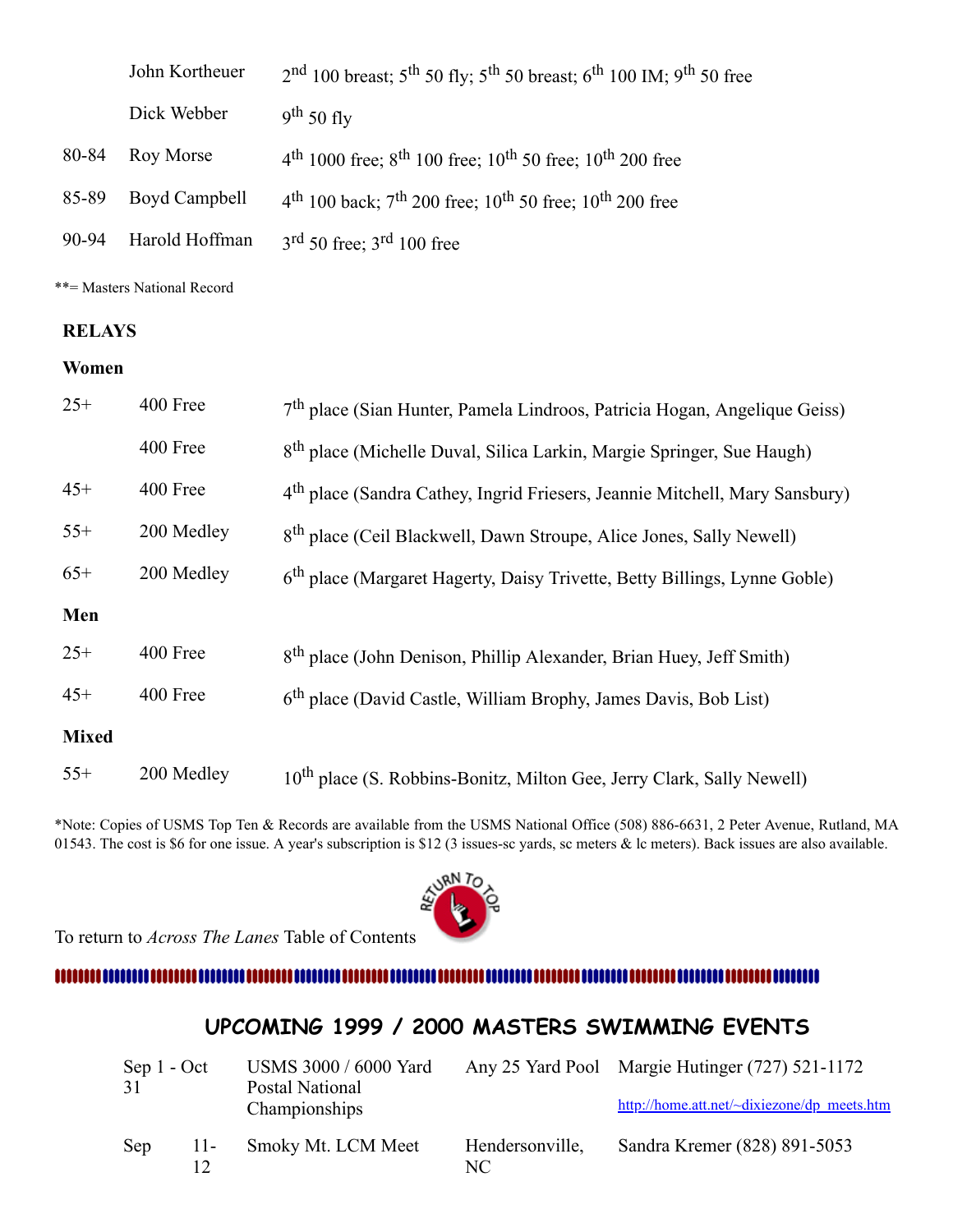| Oct          | $\overline{2}$ | <b>NC Senior Games</b>                               | Raleigh, NC           |                                |
|--------------|----------------|------------------------------------------------------|-----------------------|--------------------------------|
|              | 9              | <b>Short Course Meters Meet</b>                      | Hillsborough, NC      | Krista Phillips (919) 732-3818 |
|              | $21 -$<br>29   | <b>National Senior Games</b>                         | Orlando FL            |                                |
|              | 23,<br>24      | NC-VA Challenge                                      | Roanoke Rapids,<br>NC | Cindy King (252) 533-2850      |
| <b>Nov</b>   | 13,<br>14      | <b>Electric City Masters</b><br>(SCM)                | Anderson, SC          | Steve Wycoff (864) 260-5170    |
| Dec          | $3 - 5$        | Dixie Zone SCM<br>Championships                      | Coral Springs, FL     | Jonathan Coyle (954) 340-5508  |
| Apr          | 1,2            | <b>RAM NC Masters</b><br>Championships               | Raleigh, NC           | Tim Sexaurer (919) 266-6315    |
| Apr<br>2000  | $21 -$<br>23   | The Colonies/Dixie Zones<br><b>SCY</b> Championships | Ft. Lauderdale,<br>FL | Stu Marvin (954) 468-1580      |
| May          | $11-$<br>14    | <b>USMS National SCY</b><br>Championships            | Phoenix, AZ           |                                |
| Jul /<br>Aug | 27/<br>7       | <b>FINA Masters World</b><br>Championships           | Munich,<br>Germany    |                                |
| Aug          | 17/<br>20      | <b>USMS National LCM</b><br>Championships            | Baltimore, MD         |                                |



To return to *Across The Lanes* Table of Contents

### <span id="page-8-0"></span>

#### **LMSC - NC Officers and Staff**

### *President*

Don Gilchrist, WYM P.O. Box 3955 Wilmington, NC 28406 (910) 313-0541 NCchairman@usms.org

### *Registrar / Webmaster*

George Simon, RAM 10229 Boxelder Drive Raleigh, NC 27613-6139 (919) 846-2423 NCregistrar@usms.org

### Jerry Clark, CSM 3107 Cloverfield Rd. Charlotte, NC 28211 (704) 366-2045

JClark3107@aol.com

*Vice President*

*Secretary* Jeannie Mitchell, MMM Alice Jones, RAM Rt. 1, Box 338 Banner Elk, NC 28604 (828) 963-4202

#### *Treasurer*

4716 Royal Troon Dr Raleigh, NC 27604-5844 (919)231-7638

*Past President /* 

*Top Ten Chairperson* Ceil Blackwell, RAM 4305 John Rencher Wynd Raleigh, NC 27612 (919) 787-8324 ceilb@aol.com

*Newsletter Editor* Jim Enyart, WYM 2840 Marsh Point Rd Southport, NC 28461 (910) 253-3333

*Records*

NCnewsletter@usms.org mjn2434@sprynet.comMelisa Norman, CHM 39 Rogerson Dr. Chapel Hill, NC 27514-4037 (919) 942-8631